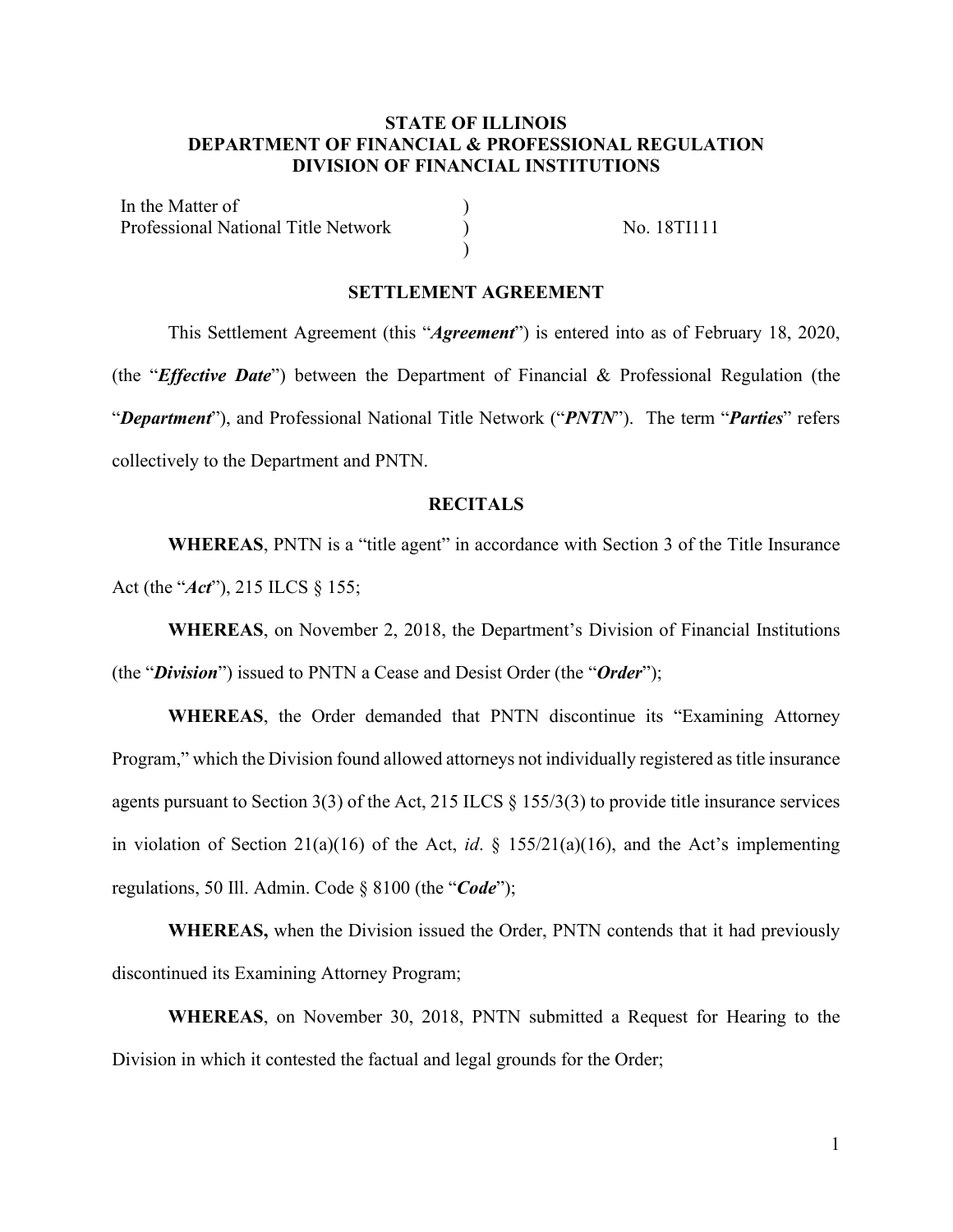**WHEREAS**, on December 4, 2018, the Division issued to PNTN a Notice of Hearing (the "*Notice of Hearing*") which incorporated the Order's allegations and initiated an administrative proceeding (the "*Proceeding*");

**WHEREAS**, the Parties mutually desire to reach a satisfactory resolution of the matters alleged in the Notice of Hearing; and

**WHEREAS**, this Agreement shall not constitute either a denial or admission of liability on the part of PNTN.

**NOW, THEREFORE**, in consideration of the recitals above and the mutual promises, covenants and statements set forth below the Parties agree as follows:

## **AGREEMENT TERMS**

1. **Term**. This Agreement shall become effective as of the Effective Date and shall remain in effect for a term of three (3) years after the Effective Date (the "*Term*").

2. **Action Plan**.

2.1. **Title Insurance Premium**. For each quarter (*i.e.*, the three month period ending January 31, April 30, July 31, and October 31) during the Term, PNTN shall test twenty-five (25) randomly-selected transactions for each title insurance underwriter PNTN works with (the "*PNTN Transactions*") to analyze whether PNTN paid a percentage of a title insurance premium to a person who had not registered as a title insurance agent with the Division for the applicable title insurance underwriter. For purposes of this paragraph, PNTN Transactions shall only include transactions affecting real estate in the City of Chicago or Cook County, DuPage County, Kane County, Lake County, McHenry County and Will County where PNTN acted as settlement service or the non-policy issuing, supervising title insurance agent. PNTN shall provide to the Division for approval the methodology by which it will randomly select the PNTN Transactions before it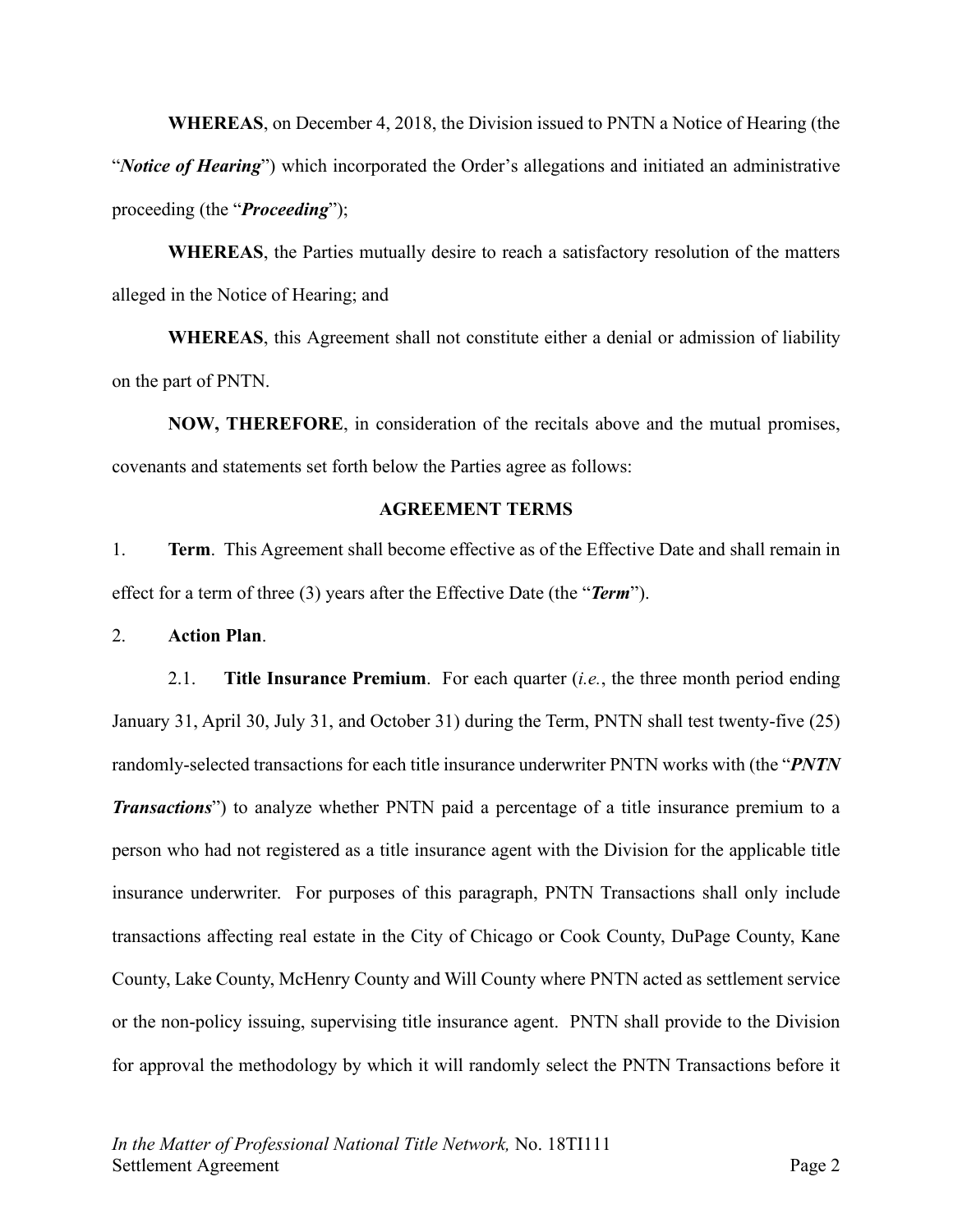conducts its first quarterly review, but in no event later than thirty  $(30)$  days<sup>[1](#page-2-0)</sup> after the Effective Date.

2.1.1. **No Adverse Finding**. In any given quarter, if PNTN and the Division confirm there are no instances where PNTN paid a percentage of a title insurance premium to a person who has not been registered as a title agent by the title underwriter who paid PNTN the premium, then PNTN will not be required to review additional records for that quarter.

2.1.2. **Adverse Finding**. In any given quarter, if PNTN or the Division find one or more instances where PNTN paid a percentage of a title insurance premium to a person who has not been registered as a title agent by the title underwriter who paid PNTN the premium, PNTN shall test an additional twenty-five (25) randomly-selected transactions for each title insurance underwriter PNTN works with.

2.1.3. **Reporting**. No later than fifteen (15) days following the end of each quarter, PNTN shall provide to the Division a report containing the results of its testing under this Section. Upon request by the Division, PNTN shall within five (5) days provide the Division with the complete file for any or all of the tested PNTN Transactions. In any instance where PNTN paid a percentage of a title insurance premium to a person who has not been registered as a title agent by the title underwriter who paid PNTN the premium (the "*Person*"), PNTN shall, within ten (10) days of its findings, provide (a) the Person's name and current contact information to the Division; and (b) provide notice to the appropriate underwriter that such person is not registered as a title agent; and (c) cease doing business with the Person until such person is registered by the title underwriter.

<span id="page-2-0"></span><sup>&</sup>lt;sup>1</sup> Unless otherwise noted herein, time shall be calculated as provided for in the Financial Institutions Code, 38 Ill. Admin. Code § 200.220.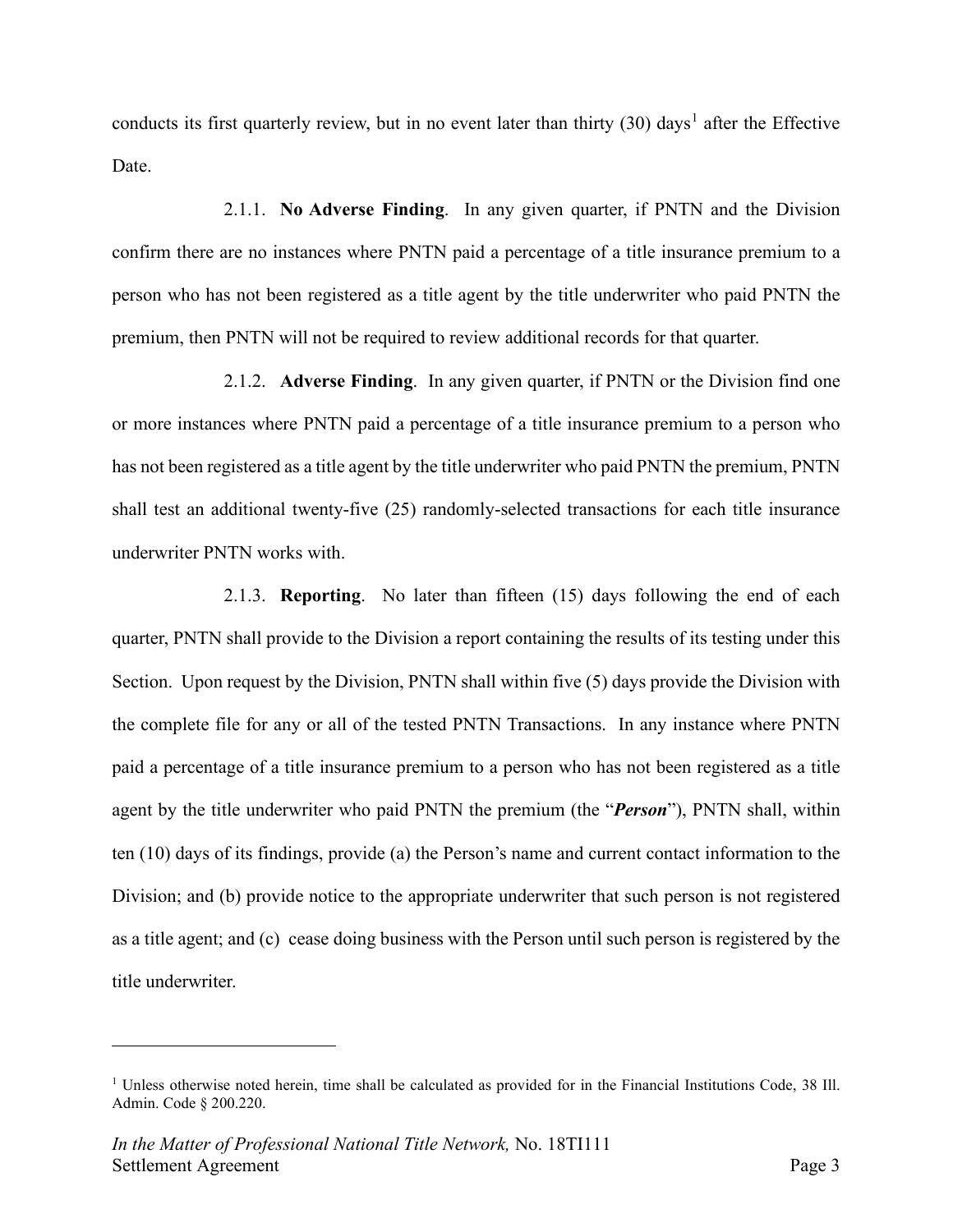2.2. **Annual Reports**. No more than thirty (30) days after the anniversary of the Effective Date, PNTN shall yearly provide a report to the Division that lists all unregistered persons who PNTN identified in the past year in accordance with Section 2.1 and provide the date, if any, when PNTN submitted documentation to register the person with the Division.

2.3. **Training**. PNTN shall at its own expense develop and offer a training course to registered title insurance agents in Illinois on relevant industry topics, including but not limited to: compliance with the Act and the Code; ethics in the title insurance industry; and understanding title insurance. Training must be offered annually for the Term of this Agreement, with the first training completed within one-hundred eighty (180) days of the Effective Date. Training must be attended by escrow agents who have or intend to have a financial relationship with PNTN and at least attended by those PNTN representatives responsible for compliance.

2.4. **Division Participation**. PNTN shall notify the Division when the training in Section 2.3 will occur, and the Division may participate, where feasible.

2.5. **Requested Material**. Upon request from the Division, PNTN shall provide, within five (5) days of the request, a summary of the training courses PNTN offered in the prior calendar year, and a copy of any training materials used.

2.6. **Material from the Division**. PNTN shall distribute any title insurance related materials the Division mandates to be distributed by other title insurance service companies operating in Illinois to all member title agents PNTN has entered into an agreement with to provide services in Illinois.

3. **Payment**. Within thirty (30) days after the Effective Date, unless otherwise agreed to by the Parties, PNTN shall pay the amount of four hundred thousand dollars (\$400,000.00) as administrative fees to the Division. PNTN shall send a personal check, cashier's check or money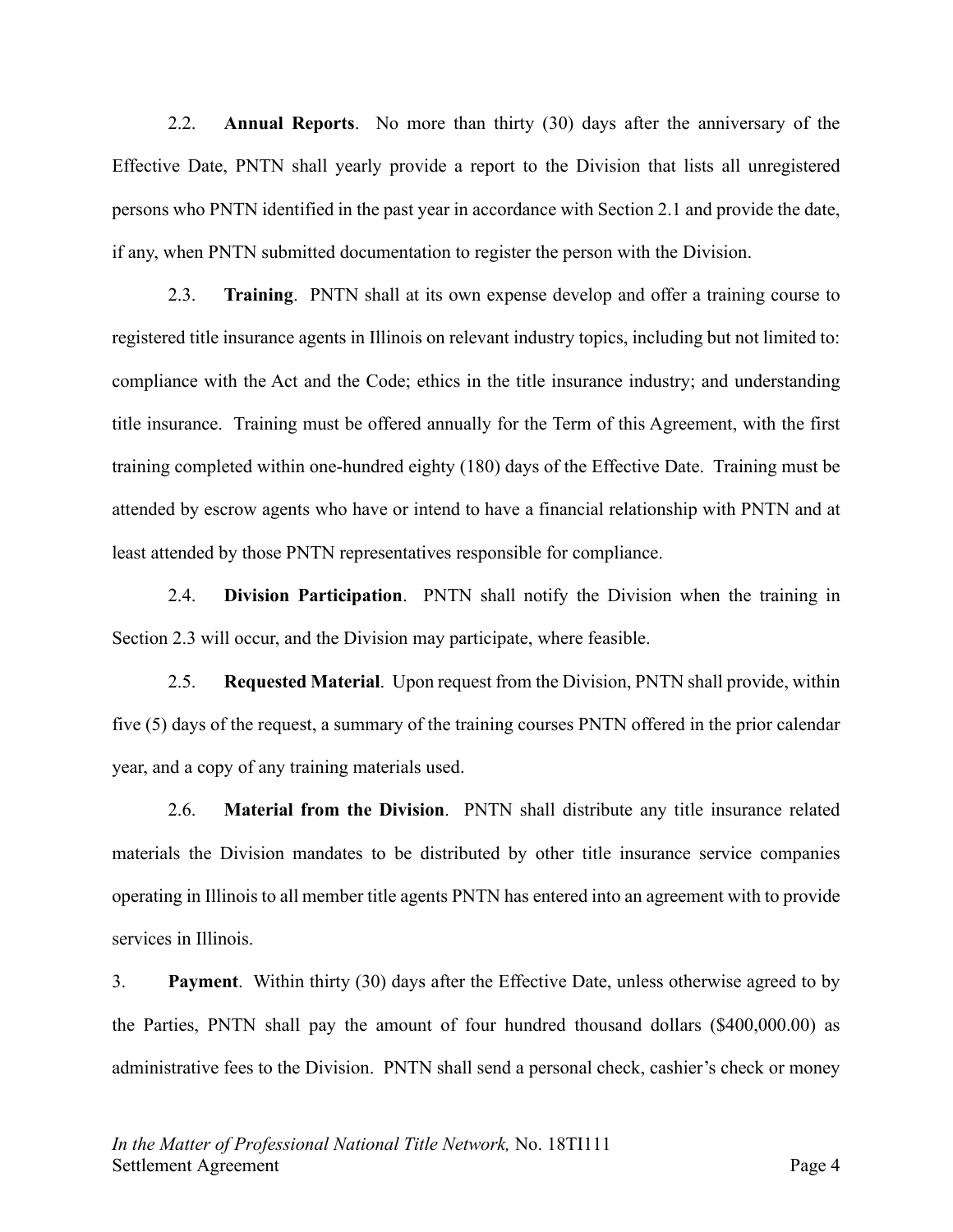order payable to: "Illinois Department of Financial & Professional Regulation" to the attention of: Title Insurance Section at 100 W. Randolph Street, 9th Floor, Chicago, Illinois 60601. Failure to pay this amount shall be deemed a violation of the Act.

4. **Miscellaneous**.

4.1. **Release**. The Department hereby releases and forever discharges PNTN and its parents, subsidiaries, successors and assigns from any and all claims it could have brought relating to the conduct in the Order through the Effective Date of this Agreement.

4.2. **Incorporation of Recitals**. The Recitals set forth above are incorporated into and form a part of this Agreement.

4.3. **Submission of Reports**. PNTN shall send any report or other information PNTN is obligated to provide to the Division under this Agreement by certified mail or any other method agreed upon by the Parties to: Title Insurance Section at 100 W. Randolph Street, 9th Floor, Chicago, Illinois 60601.

4.4. **Binding Effec**t. The terms of this Agreement inure to the benefit of and are binding upon the Parties and each of their directors, officers, employees, attorneys, or other internal or external affiliated persons or entities as well as any heirs, successors, assigns or other agencies to which legislators transfer regulatory authority over title insurance companies.

4.5. **Governing Law**. The laws of the state of Illinois govern this Agreement, and any court or other tribunal interpreting this Agreement shall construe this Agreement in accordance with those laws, excluding any choice-of-law rules that would require the application of another jurisdiction's laws. Also, the Parties agree to file any lawsuit asserting a dispute arising under or relating to this Agreement in a state or federal court of competent jurisdiction in Chicago, Illinois,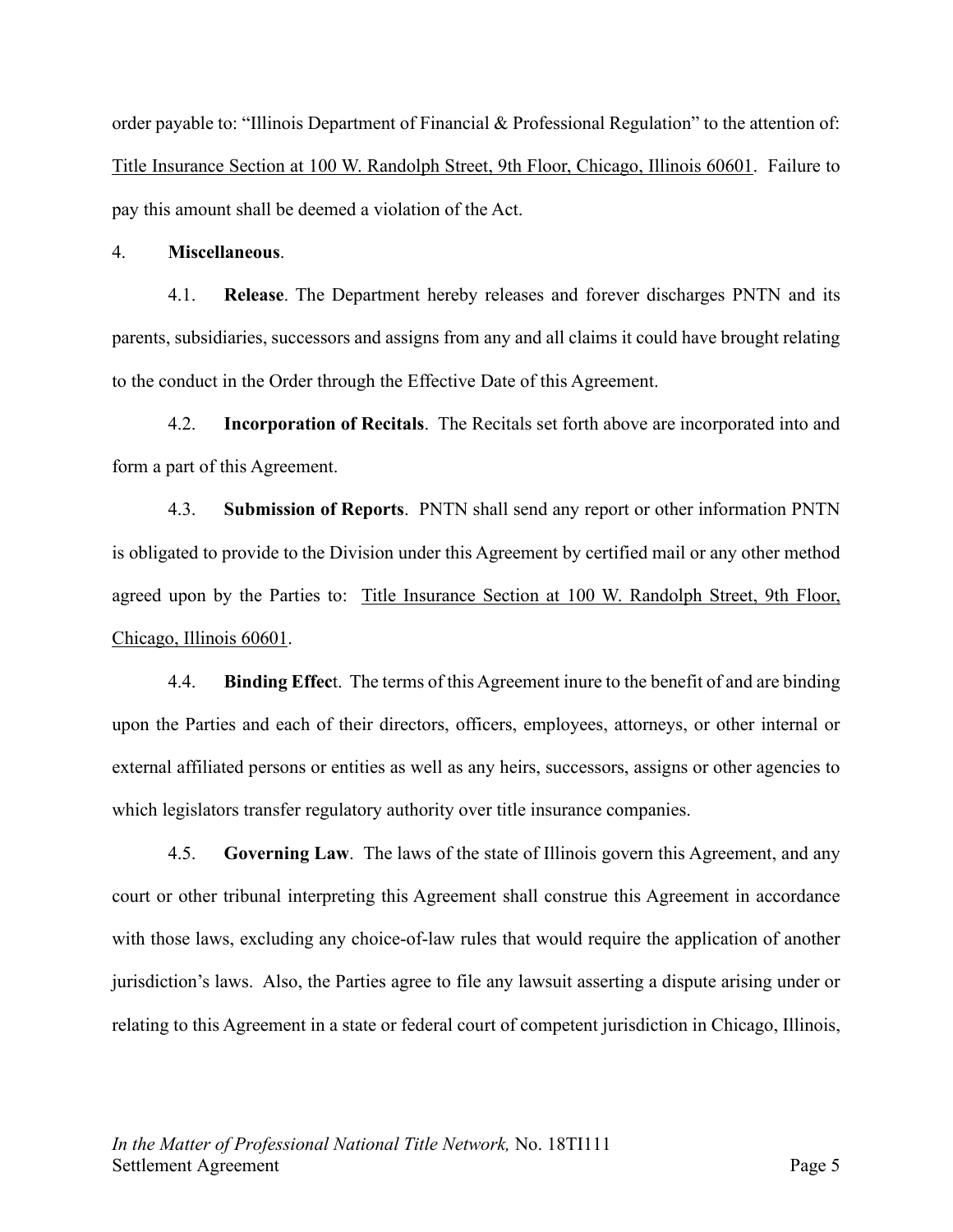and they agree that such court shall have jurisdiction and venue for the purpose of interpreting and enforcing this Agreement.

4.6. **Integration**. This Agreement constitutes the entire agreement between the Parties with respect to its subject matter and supersedes any prior or contemporaneous oral or written agreements and discussions relating to its subject matter.

4.7. **Severability**. If any provision of this Agreement is deemed unenforceable by a court of competent jurisdiction, the remaining provisions will continue to be valid and enforceable to the maximum extent provided by law.

4.8. **Headings**. The headings in this Agreement are solely for the purposes of reference and shall not be given any effect in the interpretation of this Agreement.

4.9. **Survival**. Any provision of this Agreement that by its context is intended to apply after termination will survive this Agreement, including but not limited to the provisions in Section 4.

4.10. **Authorization**. Each person who executed this Agreement on behalf of its organization represents and warrants that he or she has been duly authorized and empowered to execute and deliver this Agreement on behalf of such Party, and that he or she has obtained all necessary approvals.

4.11. **Signatures**. This Agreement may be executed in counterparts and by email, and when each Party has signed and delivered at least one such counterpart, each counterpart shall be deemed an original and, when taken together with each of the other signed counterparts, shall constitute one Agreement, which shall be binding upon and effective as to the Parties. Signatures emailed in portable document format (PDF) shall be acceptable and deemed binding on the Parties as if they were originals.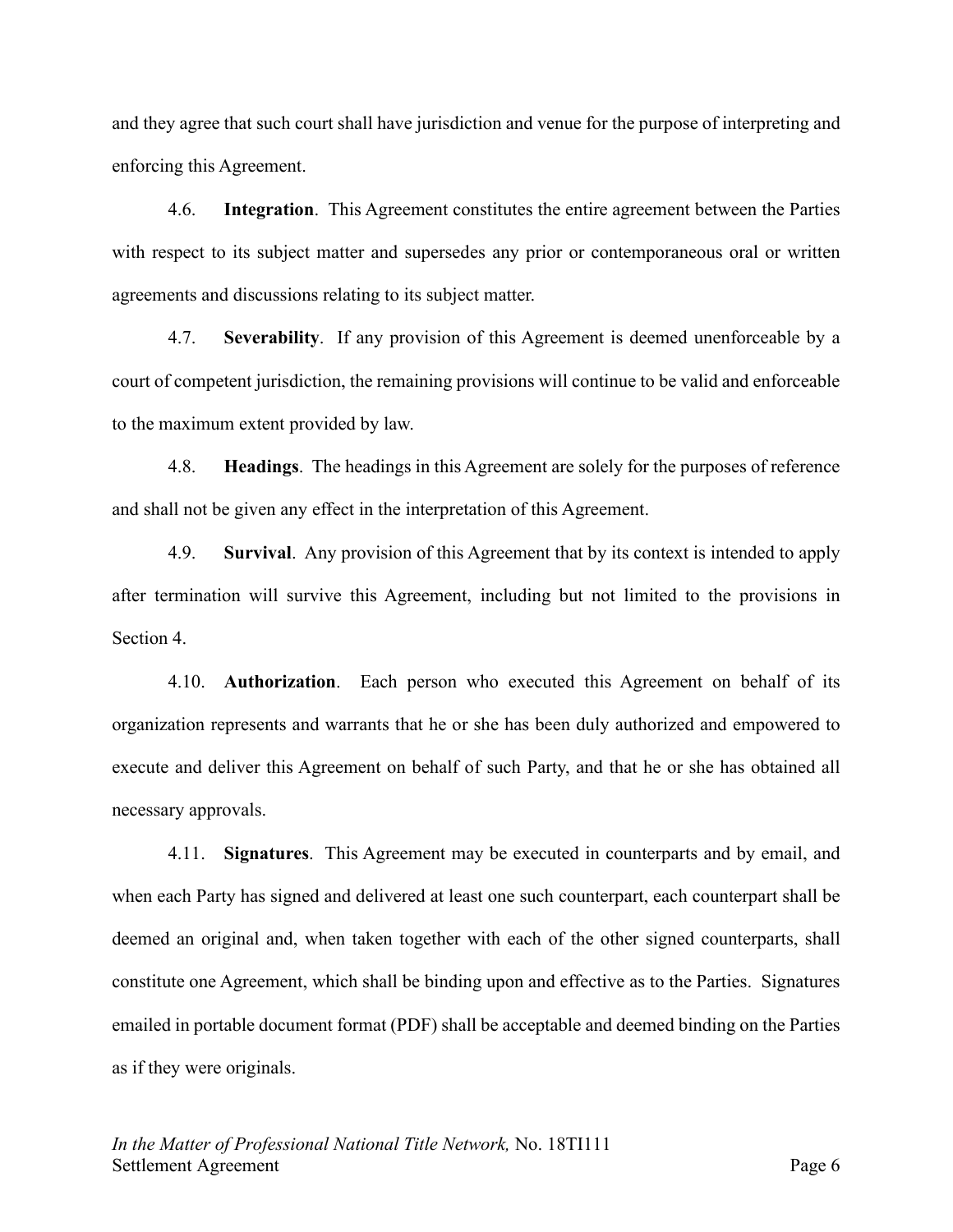4.12. **Necessary Acts**. The Parties agree to perform any and all acts necessary or reasonably required in order to effectuate this Agreement or to comply with its terms.

4.13. **Costs**. Except as stated in Section 3, each Party will pay its own costs and expenses, including attorneys' fees, incurred in connection with the Proceeding.

WHEREFORE, the Parties have duly executed this Agreement:

PROFESSIONAL NATIONAL TITLE NETWORK

Date: By:

Name:

Dudley Moss

Title:

Vice President